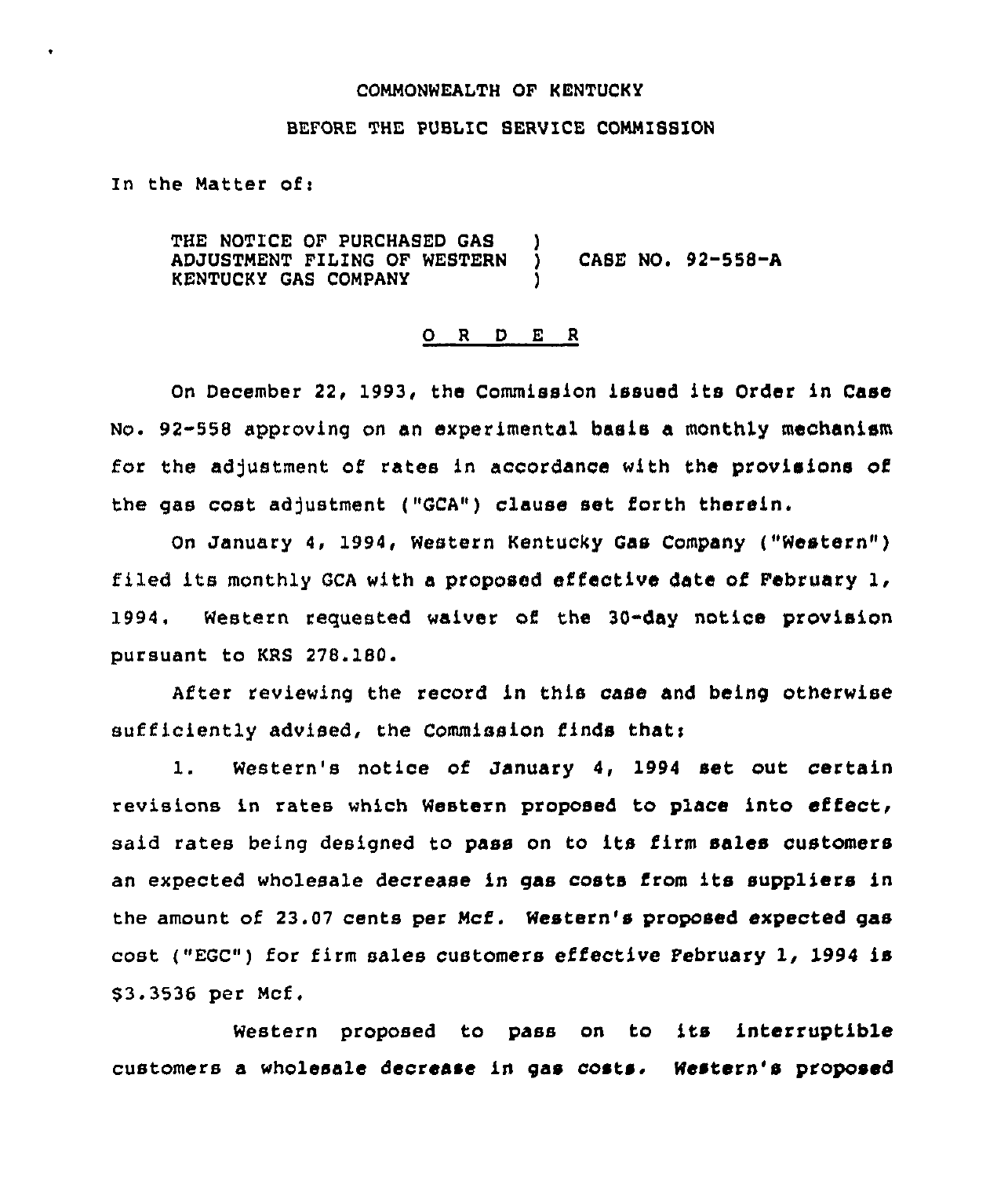expected gas cost for interruptible sales customers effective February 1, 1994 is \$2.7667 per Mcf.

2. Western's notice set out a total refund adjustment for sales customers in the amount of 8.73 cents per Mcf which is comprised of refunds from previous quarters. Western's notice also set out a previous quarter refund adjustment for transportation customers in the amount of  $1.17$  cents per Mcf.

3. Western's notice as filed in compliance with its revised GCA clause does not include actual or balance adjustments. These adjustments are replaced by a correction factor ("CF") which is to be filed in its application for rates to be effective April 1, 1994. At the time of that filing, Western should reconcile the amount to be included in its proposed CF with amounts already recovered or returned through its actual and balance adjustments.

4. Western's GCA is (8.1681) per Mcf for firm sales customers and (5.4977) per Mcf for interruptible sales customers. These represent the combined effect of the approved EGC decrease and the refund adjustments.

5. Western's adjustment in rates under the provisions approved by the Commission in its Order in Case No, 92-558 dated December 22, 1993 is fair, just, and reasonable, in the public interest, and should be effective with final meter readings on and after February 1, 1994.

IT IS THEREFORE ORDERED that:

1. The rates in the Appendix to this Order, attached hereto and incorporated herein, are fair, just, and reasonable and are

 $-2-$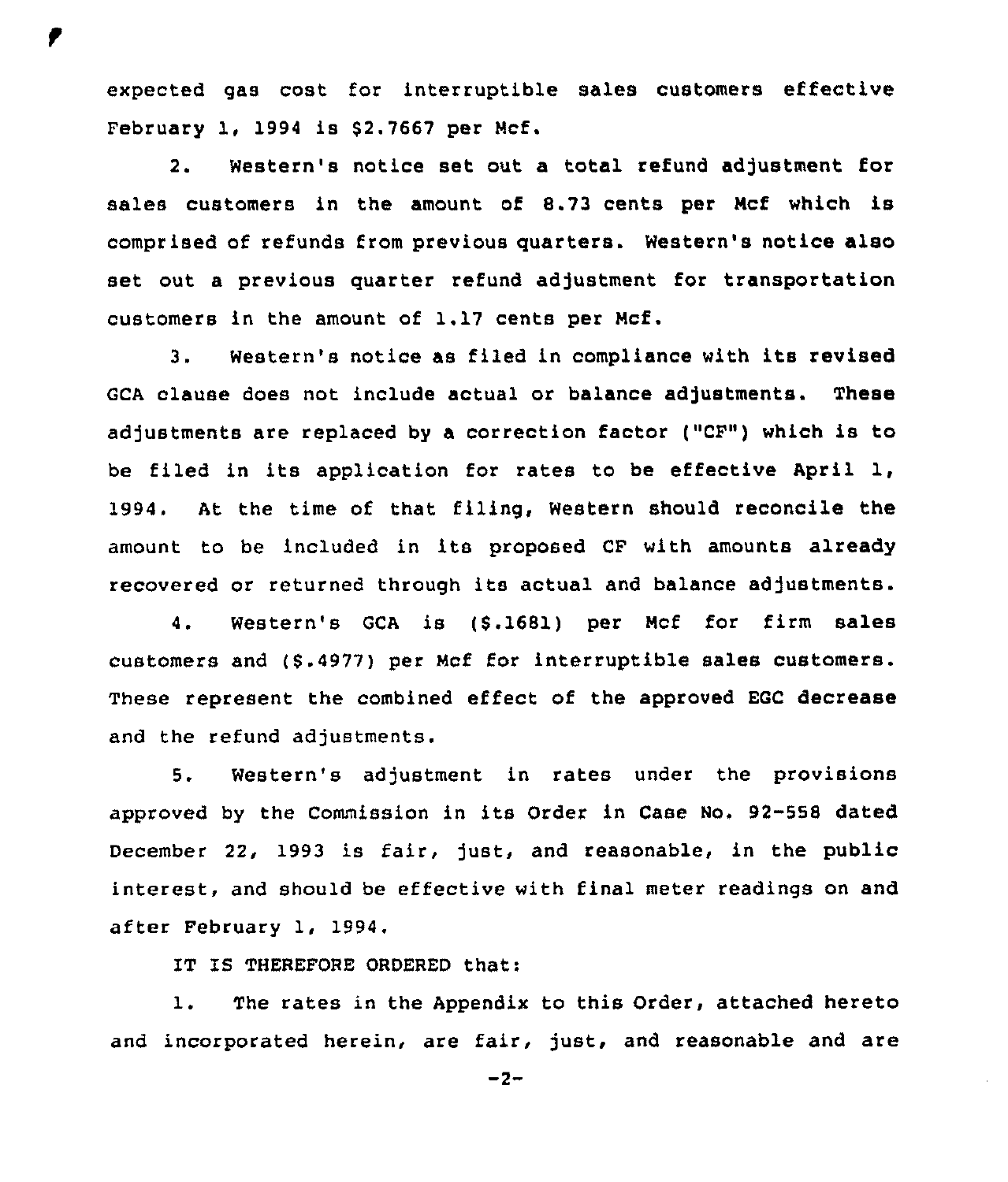approved effective with final meter readings on and after February 1, 1994.

2. Within <sup>30</sup> days of the date of this Order, Western shall file with this Commission its revised tariffs setting out the rates authorised herein.

Done at Frankfort, Kentucky, this 1st day of February, 1994.

PUBLIC SERVICE COMMISSION

rman

Ra Vice Chairma  $\mathcal{H}^{\mathcal{U}}$ 

Frea M. 11 Commissioner

ATTEST:

 $\bullet$ 

Executive Director